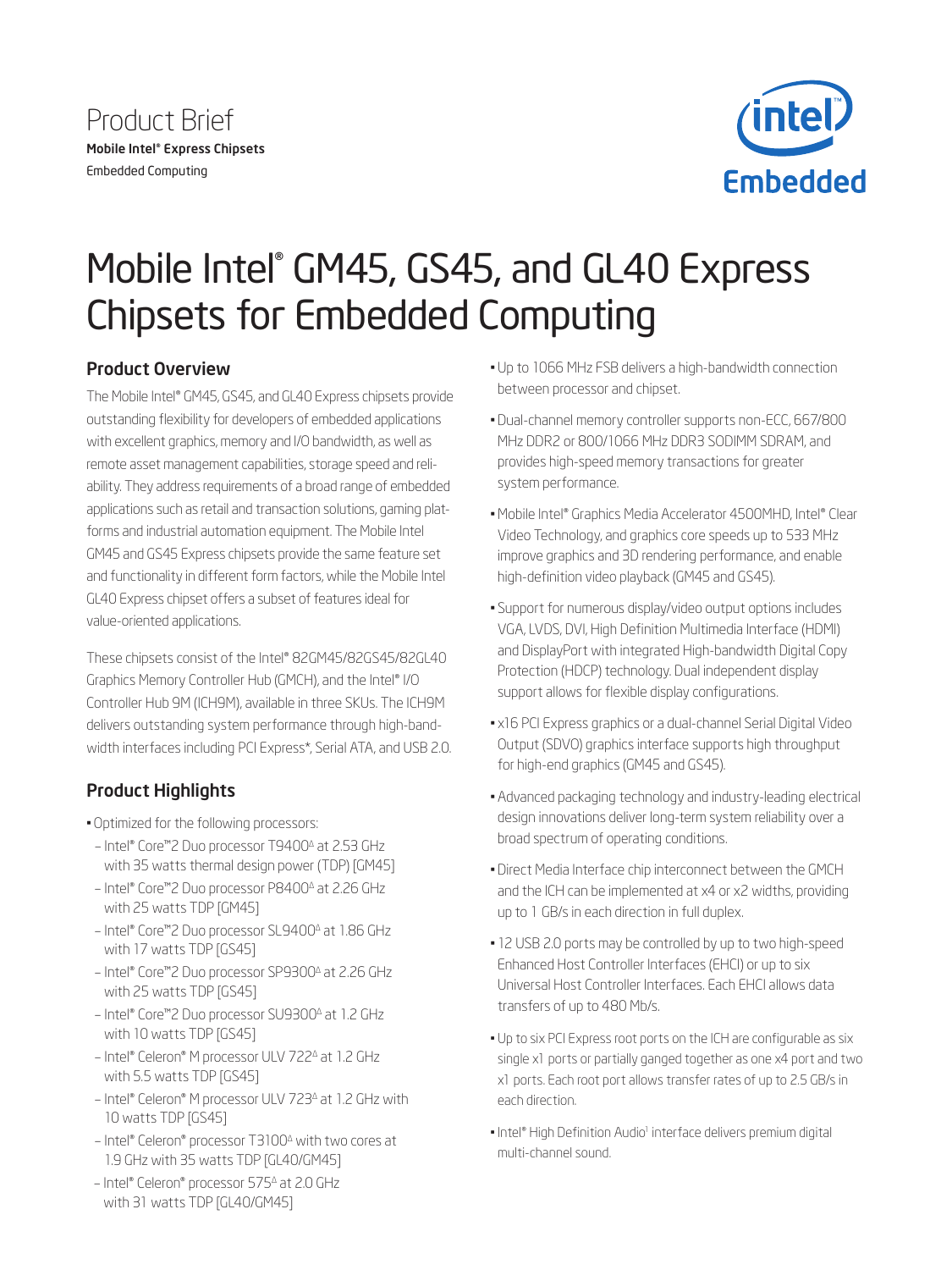## Product Highlights (continued)

- LAN Connect Interface provides flexible network solutions such as 10/100/1000 Mb/s Ethernet with LAN manageability.
- Two integrated Serial ATA host controllers, each with transfer rates of up to 3 Gb/s, support four SATA ports for increased storage capacity and speed.
- Intel Matrix Storage Technology provides both AHCI and RAID functionality for improved storage speed and data redundancy (ICH9M-Enhanced SKU only; GM45 and GS45).
- Intel® Active Management Technology<sup>2</sup> (Intel® AMT), when used with the Intel® WG82567LM Gigabit Ethernet Controller, supports asset management capabilities such as remote management of unmanned sites (ICH9M-Enhanced SKU only; GM45 and GS45).
- Intel® Trusted Execution Technology<sup>3</sup> Intel® (TXT) provides hardwarebased mechanisms to help defend against software-based attacks and protect the confidentiality and integrity of data stored or created on the system. Intel TXT enables each application to run within its own space, protected from all other software on the system (GM45 and GS45).
- • Embedded lifecycle support protects system investment by enabling extended product availability for embedded and communications customers.
- A strong ecosystem of hardware and software vendors, including members of the Intel® Embedded and Communications Alliance [\(intel.com/go/eca](http://intel.com/go/eca)), helps developers cost-effectively meet design challenges and speed time-to-market.

### Software Overview

A number of independent operating system and BIOS vendors provide support for these platforms:

| <b>Operating System</b>              | <b>Contact</b>                      |
|--------------------------------------|-------------------------------------|
| Microsoft Windows* XP                | Intel provides drivers <sup>4</sup> |
| Microsoft Windows* Embedded Standard | Intel provides drivers <sup>4</sup> |
| Microsoft Windows* Embedded POSReady | Intel provides drivers <sup>4</sup> |
| Red Hat Enterprise Linux* 5          | Red Hat                             |
| Novell SUSE Linux* Enterprise 10     | Novell                              |
| Wind River Linux*                    | Wind River                          |
| Wind River VxWorks* 6.6              | Wind River                          |
|                                      |                                     |

#### BIOS

American Megatrends Insyde Software Phoenix Technologies

These chipsets are supported by the Intel® Embedded Graphics Drivers and video BIOS, developed specifically for embedded products and applications [\(developer.intel.com/design/intarch/](http://developer.intel.com/design/intarch/SWsup/graphics_drivers.htm) [SWsup/graphics\\_drivers.htm\)](http://developer.intel.com/design/intarch/SWsup/graphics_drivers.htm).

For the most recent software updates, please visit [downloadcenter.](http://downloadcenter.intel.com) [intel.com,](http://downloadcenter.intel.com) and enter the product name.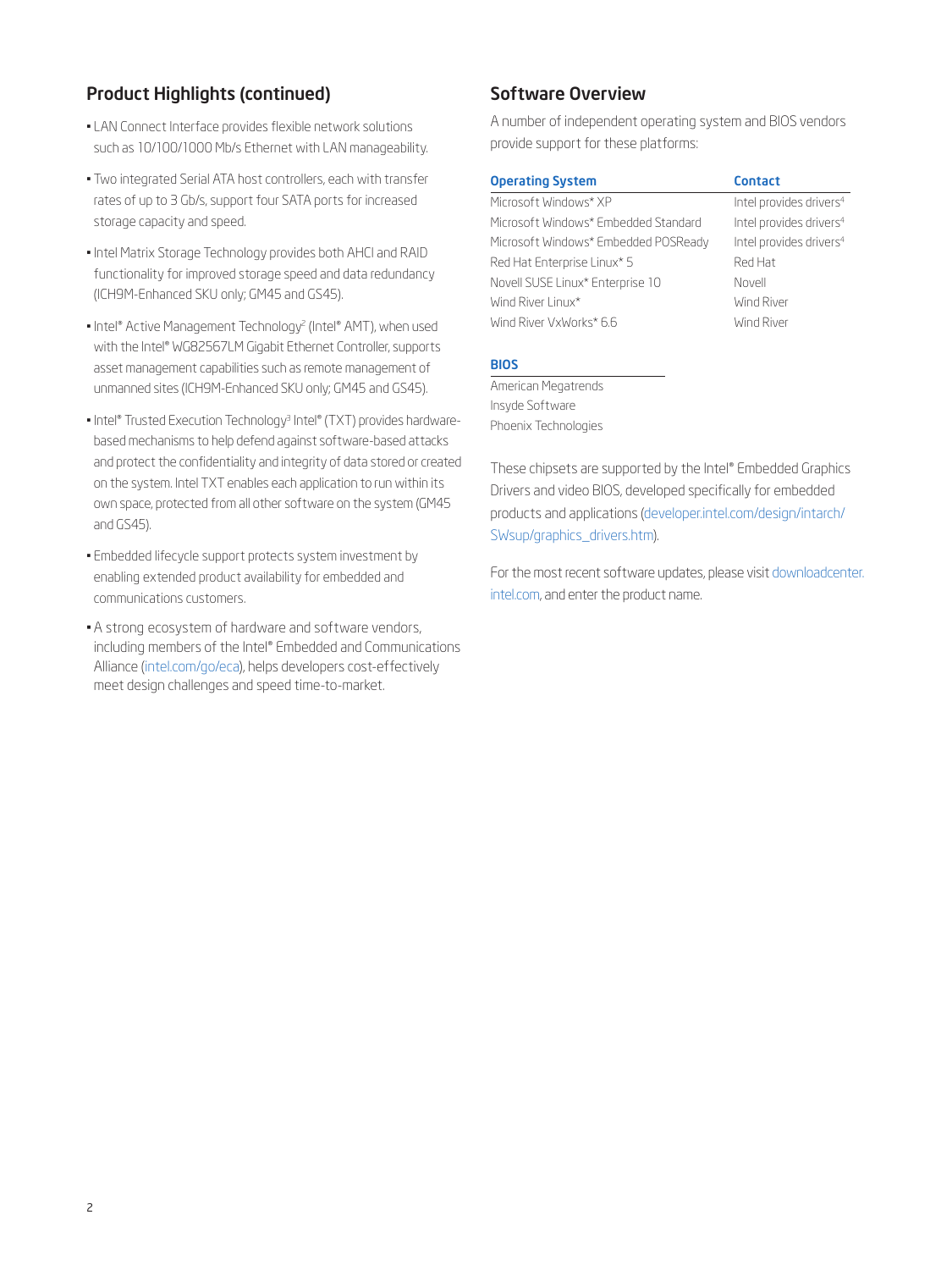

# Mobile Intel® GM45/GS45/GL40 Express Chipsets for Embedded Computing

| <b>Product Name</b>                                                               | <b>Product Code</b> | Package                       | <b>Features</b>                                                                                                                                                                                              |
|-----------------------------------------------------------------------------------|---------------------|-------------------------------|--------------------------------------------------------------------------------------------------------------------------------------------------------------------------------------------------------------|
| Intel® 82GM45 Graphics<br>Memory Controller Hub                                   | AC82GM45            | 1329 µFC-BGA                  | 1066 MHz FSB; up to 8 GB 667/800 MHz DDR2 or 800/1066 MHz DDR3<br>system memory; Mobile Intel® Graphics Media Accelerator 4500MHD;<br>PCI Express* graphics support.                                         |
| Intel® 82GS45 Graphics<br>Memory Controller Hub                                   | AC82GS45            | 1363 µFC-BGA SFF <sup>5</sup> | Includes all features of GM45.                                                                                                                                                                               |
| Intel® 82GL40 Graphics<br>Memory Controller Hub                                   | AC82GL40            | 1329 µFC-BGA                  | 800 MHz FSB; up to 4 GB 667/800 MHz DDR2 or 800 MHz DDR3 system<br>memory; Mobile Intel® Graphics Media Accelerator 4500M.                                                                                   |
| Intel® I/O Controller<br>Hub 9M (ICH9M)                                           | AF82801IBM          | 676 µ-BGA                     | Direct connection to the GMCH via Direct Media Interface; six PCI Express<br>root ports; four-port Serial ATA controller; up to twelve USB 2.0 ports;<br>Intel <sup>®</sup> High Definition Audio interface. |
| Intel® I/O Controller Hub 9M<br>Enhanced (ICH9M-Enhanced)                         | AF82801IFM          | 676 µ-BGA                     | Includes all features of ICH9M, plus RAID 0/1 and Intel® Active<br>Management Technology 4.0 support.                                                                                                        |
| Intel® I/O Controller Hub<br>9M Enhanced SFF<br>(ICH9M-Enhanced SFF) <sup>5</sup> | AM82801IUX          | 576 µ-BGA SFF                 | Includes all features of ICH9M-Enhanced. Available with GS45 only.                                                                                                                                           |